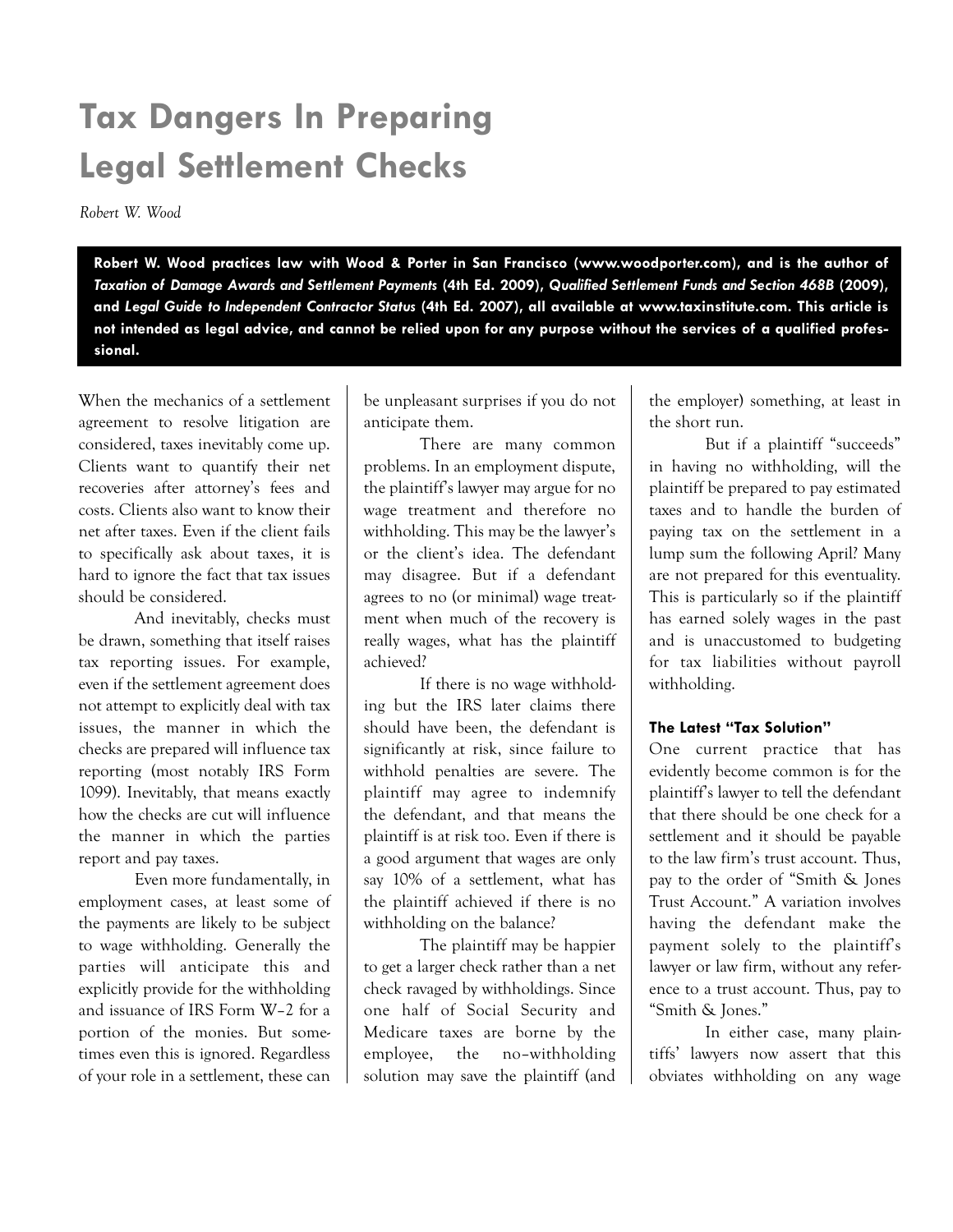portion of the settlement, and obviates the issuance of any and all Forms 1099. Does it? Defendants, I am told, often agree to this practice. They do so in employment disputes, in personal injury cases, and in various other types of disputes.

In personal physical injury cases, this practice may not create any tax or reporting problems. After all, the recovery in a bona fide personal physical injury case would presumably be excludable under Section 104. In turn, that means there would be no IRS Form 1099 obligation for the payment, however the check is issued.

In virtually any other type of litigation, however, the practice is surely wrong for plaintiffs, defendants and plaintiff's counsel. Let us start with the Form 1099 rules.

# Form 1099 Issues

Does this way of issuing a check in a taxable (non–personal physical injury) case prevent the defendant from having to issue Forms 1099 to the plaintiff and the plaintiff's lawyer? It is pretty clear the answer is no.<sup>1</sup> The Treasury Regulations provide that: "A person who, in the course of a trade or business, pays \$600 of taxable damages to a claimant by paying that amount to the claimant's attorney is required to file an information return under section 6041 with respect to the claimant, as well as another information return under section 6045(f) with respect to the claimant's attorney."<sup>2</sup>

This rule is illustrated in the following example which concludes that the defendant is required to issue a Form 1099 to the plaintiff even though the check was issued solely to the plaintiff's attorneys:

Example: Multiple attorneys listed as payees. Corporation P, a defendant, settles a lost profits suit brought by C for \$300,000 by issuing a check naming C's attorneys, Y, A, and Z, as payees in that order. Y, A, and Z do not belong to the same law firm. P delivers the payment to A's office. A deposits the check proceeds into a trust account and makes payments by separate checks to Y of \$30,000 and to Z of \$15,000, as compensation for legal services, pursuant to authorization from C to pay these amounts. A also makes a payment by check of \$155,000 to C. A retains \$100,000 as compensation for legal services. P must file an information return for \$300,000 with respect to A. A, in turn, must file information returns with respect to Y of \$30,000 and to Z of \$15,000 [under section 6045(f)] because A is not required to file information returns under section 6041 with respect to A's payments to Y and Z because A's role in making the payments to Y and Z is merely ministerial.... P must also file an information return with respect to C, pursuant to  $\S1.6041 - 1$  (a) and (f).<sup>3</sup>

The answer is the same whether the check is made out to the plaintiff's attorney or to the attorney's trust account. The attorney is treated as the payee in either case.<sup>4</sup> (The attorney would not be treated as the payee if the check is made out to "client c/o attorney," or if the attorney otherwise does not have the right to negotiate the check.)

All of these regulatory provisions apply to payments made on or after January 1, 2007.<sup>5</sup>

### Wage Withholding Issues

What about the income and employment tax withholding aspects? Normally, a defendant would

consider wage withholding issues only where the nature of the dispute raised such issues. In much garden–variety employment litigation, at least part of the damages or settlement amounts must logically be regarded as wages.

Nevertheless, to my surprise, the practice of plaintiff's counsel asking defendants to make settlement checks payable to the plaintiff's counsel or that counsel's trust account—without any reference to withholding issues—is fairly common in employment litigation. Even more surprising, some employers evidently agree. Can any employer seriously believe its liability for failure to withhold is obviated by making a payment to the plaintiff's lawyer's trust account? Apparently some do.

Yet if the payment represents wages, then the act of paying the employee's agent hardly insulates the defendant. After all, the obligation to withhold rests with the employer. 6 Perhaps some of these employers take the position that by paying the plaintiff's lawyer rather than the plaintiff directly, the employer does not have "control" over the payment.

This control argument is weak, particularly since any help it provides to the defendant seems so obviously to result in liability to the plaintiff's lawyer. Section 3401(d)(1) provides that if the person for whom an individual performed services does not have control over the payment of wages for those services, then the term "employer" means the person who does have control of the payment. If the employer lacks control over the payment, presumably the plaintiff's lawyer becomes the Section 3401(d) "employer." That means the plaintiff's lawyer may be responsible to withhold employment